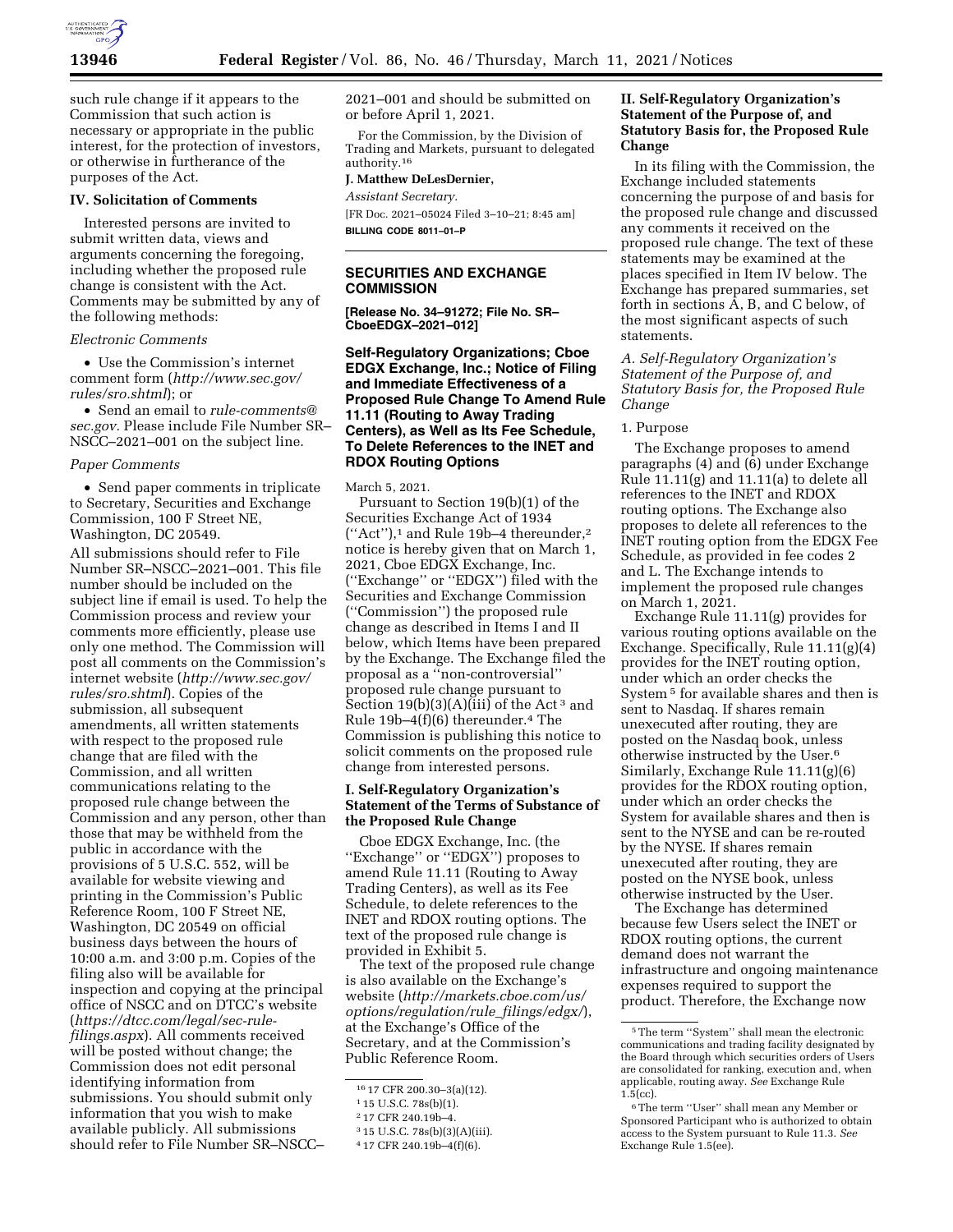proposes to delete INET and RDOX as a routing option as provided by Rule  $11.11(g)(4)$  and  $(6)$ , respectively.

Given the proposed changes described above, the Exchange also proposes to amend Rules 11.11(a) to eliminate any reference to the INET and RDOX routing strategies. Specifically, Rule 11.11(a) provides that unless a User selects the Post to Away, RDOT, RDOX, INET, or ROOC routing option, an order that includes a Short Sale instruction when a Short Sale Circuit Breaker pursuant to Rule 201 of Regulation SHO is in effect is not eligible for routing by the Exchange. Based on the proposal to eliminate INET and RDOX from Exchange Rules, the Exchange is proposing to eliminating [sic] all such references to INET and RDOX in Rules 11.11(a).

As the Exchange is proposing to eliminate the INET routing option from the EDGX Rulebook, the Exchange also proposes to eliminate any such reference to those routing options [sic] on the EDGX Fee Schedule. Specifically, the Exchange proposes to eliminate Fee Codes 2 7 and L.8

#### 2. Statutory Basis

The Exchange believes the proposed rule change is consistent with the Securities Exchange Act of 1934 (the "Act") and the rules and regulations thereunder applicable to the Exchange and, in particular, the requirements of Section 6(b) of the Act.<sup>9</sup> Specifically, the Exchange believes the proposed rule change is consistent with the Section 6(b)(5) 10 requirements that the rules of an exchange be designed to prevent fraudulent and manipulative acts and practices, to promote just and equitable principles of trade, to foster cooperation and coordination with persons engaged in regulating, clearing, settling, processing information with respect to, and facilitating transactions in securities, to remove impediments to and perfect the mechanism of a free and open market and a national market system, and, in general, to protect investors and the public interest. Additionally, the Exchange believes the proposed rule change is consistent with the Section  $6(b)(5)^{11}$  requirement that the rules of an exchange not be designed to permit unfair discrimination between customers, issuers, brokers, or dealers.

In particular, the Exchange believes the proposed rule change to remove references to the RDOX and INET routing options will remove impediments to the mechanism of a free and open market, thereby protecting investors and the public interest. As stated, the Exchange has noted that few Users elect the RDOX and INET routing options and has determined that the current demand does not warrant the infrastructure and ongoing maintenance expense required to support these products. Therefore, the Exchange is discontinuing these routing options. The Exchange notes that routing through the Exchange is voluntary and alternative routing options offered by the Exchange as well as other methods remain available to Users that wish to route to other trading centers. In addition, neither the RDOX nor the INET routing options are core product offerings by the Exchange, nor is the Exchange required by the Act to offer such products. By removing references to routing options that will no longer be offered by the Exchange, the Exchange believes the proposed rule change will remove impediments to the mechanism of a free and open market and protect investors by providing investors with rules that accurately reflect routing options currently available on the Exchange. The Exchange does not believe that this proposal will permit unfair discrimination among customers, brokers, or dealers because the RDOX and INET routing options will no longer be available to all Users.

# *B. Self-Regulatory Organization's Statement on Burden on Competition*

The Exchange does not believe that the proposed rule change will impose any burden on competition that is not necessary or appropriate in furtherance of the purposes of the Act. The proposed rule change to remove RDOX and INET is not designed to address any competitive issues but rather to delete the RDOX and INET routing options that are rarely used on the Exchange. As stated, the Exchange has noted that few Users elect the RDOX or INET routing options and has determined that the current demand does not warrant the infrastructure and ongoing maintenance expense required to support these products. Therefore, the Exchange is discontinuing these routing options. The Exchange notes that routing through the Exchange is voluntary and alternative routing options offered by the Exchange as well as other methods remain available to Users that wish to route to other trading centers. In

addition, neither the RDOX nor the INET routing options are core product offerings by the Exchange, nor is the Exchange required by the Act to offer such products.

## *C. Self-Regulatory Organization's Statement on Comments on the Proposed Rule Change Received From Members, Participants, or Others*

The Exchange neither solicited nor received comments on the proposed rule change.

# **III. Date of Effectiveness of the Proposed Rule Change and Timing for Commission Action**

The foregoing rule change has become effective pursuant to Section 19(b)(3)(A) of the Act 12 and Rule 19b–4(f)(6) 13 thereunder because the proposal does not: (i) Significantly affect the protection of investors or the public interest; (ii) impose any significant burden on competition; and (iii) by its terms, become operative for 30 days from the date on which it was filed, or such shorter time as the Commission may designate if consistent with the protection of investors and the public interest.14

A proposed rule change filed pursuant to Rule 19b–4(f)(6) under the Act 15 normally does not become operative for 30 days after the date of its filing. However, Rule  $19b-4(f)(6)(iii)$ <sup>16</sup> permits the Commission to designate a shorter time if such action is consistent with the protection of investors and the public interest. The Exchange has asked the Commission to waive the 30-day operative delay so that the proposal may become operative immediately upon filing. The Exchange states that waiver of the 30-day operative delay would immediately eliminate rules and references that account for services the Exchange planned to discontinue on March 1, 2021, thereby avoiding potential investor confusion during the operative delay period. Based on the foregoing, the Commission believes the waiver of the operative delay is consistent with the protection of investors and the public interest. Therefore, the Commission hereby waives the operative delay and

14 In addition, Rule 19b–4(f)(6)(iii) requires the Exchange to give the Commission written notice of the Exchange's intent to file the proposed rule change, along with a brief description and text of the proposed rule change, at least five business days prior to the date of filing of the proposed rule change, or such shorter time as designated by the Commission. The Exchange has satisfied this requirement.

<sup>7</sup>Orders that yield fee code 2 are routed to Nasdaq using the INET routing strategy (Tape B), and are charged a fee of \$0.00300.

<sup>8</sup>Orders that yield fee code L are routed to Nasdaq using the INET routing strategy (Tape A or C), and are charged a fee of \$0.00300.

<sup>&</sup>lt;sup>9</sup> 15 U.S.C. 78f(b).

<sup>10</sup> 15 U.S.C. 78f(b)(5).

<sup>11</sup> *Id.* 

<sup>12</sup> 15 U.S.C. 78s(b)(3)(A).

<sup>13</sup> 17 CFR 240.19b–4(f)(6).

<sup>15</sup> 17 CFR 240.19b–4(f)(6).

<sup>16</sup> 17 CFR 240.19b–4(f)(6)(iii).